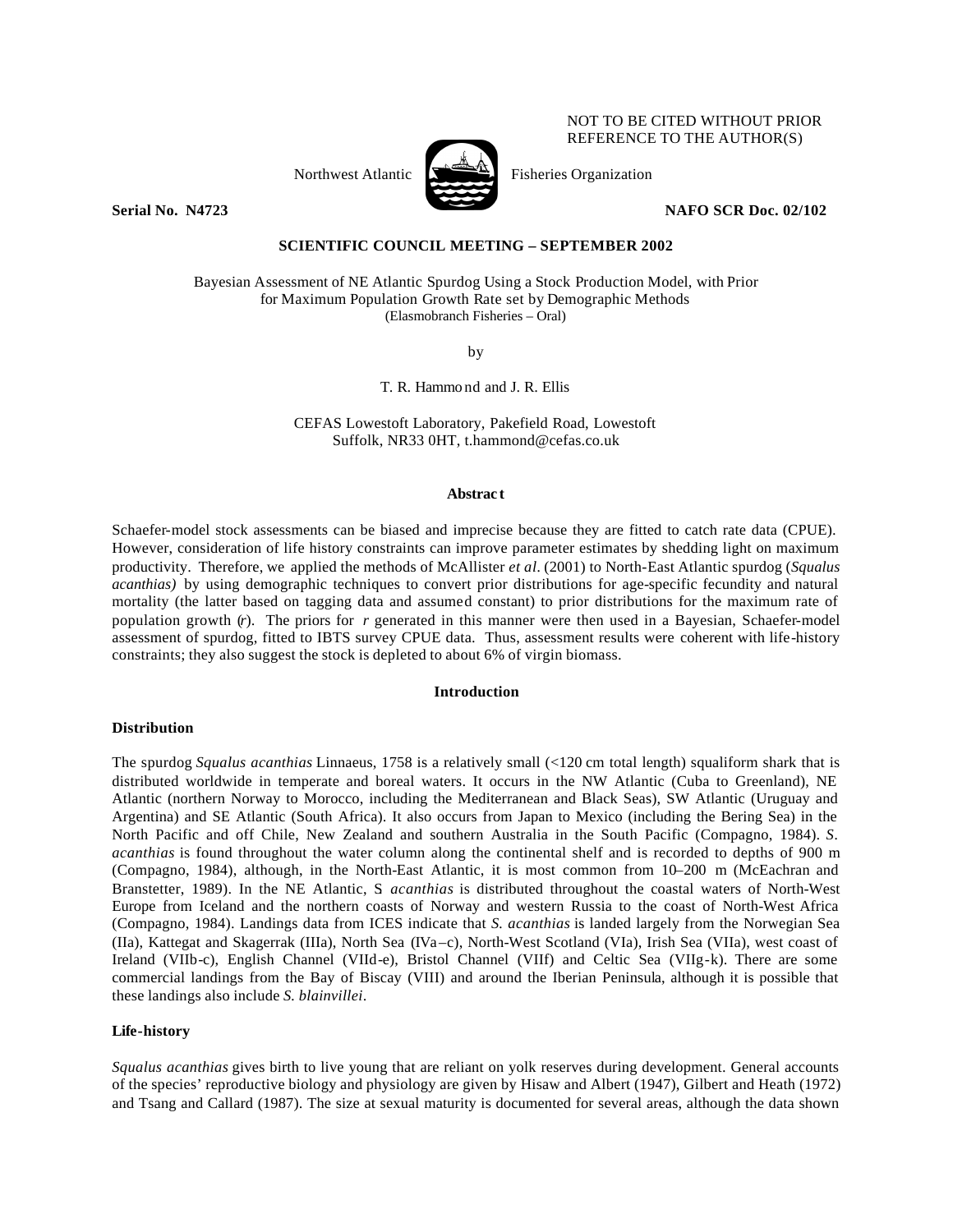in Table 1 are not directly comparable because these studies vary in time. Nevertheless, within the NE Atlantic, female *S. acanthias* typically start to mature at 69–73cm, with 50% of females mature at 74–83 cm. Males mature smaller than females.

Fecundity increases with size, and various methods of estimating fecundity have given quite consistent results for this species. Gauld (1979) recorded maximum fecundity values of 16 (maximum number of oocytes), 14 (number of candled embryos) and 13 (number of free embryos). Elsewhere in the world, Hanchet (1988) reported a range in fecundity of 1–16 in New Zealand waters and Kirnosova (1989) reported a fecundity of 4–32 (average=14) in the Black Sea.

The gestation period lasts approximately 22–24 months and the sex ratio of pups is about 1:1 (Gauld, 1979; Hanchet, 1988). Estimates of mean size at birth are 27.5 cm (Holden and Meadows, 1964) and 26 cm (range = 19– 30 cm, Gauld, 1989) in the North-East Atlantic; 24 cm (range = 18–30 cm) in New Zealand waters (Hanchet, 1988), and 26–27 cm in the North-East Pacific (Ketchen, 1972). The size of pups increases with maternal length (Hanchet, 1988).

Several investigators have used the annuli present on the second dorsal spine for calculating the age and growth parameters for *S. acanthias* from the North-West Atlantic (Soldat, 1982), North-East Atlantic (Holden and Meadows, 1962; Tucker, 1985) and North-East Pacific (Beamish and McFarlane, 1985; McFarlane and Beamish, 1987). Calculated estimates for the von Bertalanffy equation are given in Table 2. Other methods of age determination of *S. acanthias* include x-ray spectrometry (Jones and Geen, 1977a) and the size of the eye lens (Siezen, 1989). Recent tag returns cast doubt on the use of annuli on the spines, at least for Atlantic specimens, so caution should be used when utilising age data (Martin Vince, pers. comm.).

The observed maximum sizes of *S. acanthias* were reviewed by Ketchen (1972), who gave maximum sizes of males and females as 100 and 135cm respectively (NW Pacific), 107 and 130cm (NE Pacific), 86 and 108cm (NW Atlantic) and 83 and 110cm (NE Atlantic). Market sampling in the UK has recorded female spurdog up to 124 cm long.

## **Movements and migrations**

British and Norwegian tagging studies commenced in 1957/58, with many thousands of fish tagged (e.g. Holden, 1967; Gauld and MacDonald, 1982). Initial studies concentrated on tagging fish from northern waters (e.g. northern North Sea and NW Scotland). Fish tagged off Scotland were regularly recaptured off the Norwegian coast (Aasen, 1960), suggesting a winter migration from Scotland to Norway, with a return migration in summer (Aasen, 1962). Preliminary examination of the data indicated little mixing between northern waters and southern areas (English Channel and southern North Sea) (Holden, 1967), with the greatest number of recaptures from Scottish and Norwegian waters. Hence, Scottish-Norwegian and Channel stocks were distinguished (Holden, 1965, 1967, 1968). There were a few recaptures from outside the area, including the Barents Sea and western coast of Ireland (Aasen, 1963) and southern North Sea, eastern English Channel and northern Bay of Biscay (Holden, 1966, 1967). The majority of returned fish, however, were from Scottish and Norwegian waters, where the major fisheries occurred. Proportionately fewer returns were from outside the area in the early years of tagging experiments, possibly due to spatial differences in fishing activity.

Although fewer fish were tagged in the south, those released in the north-western Irish Sea were recaptured from northern Scotland to the Celtic Sea (Holden, 1962), and fish tagged in the Celtic Sea were recaptured all around the British Isles (Vince, 1991). Hjertenes (1980) also reported that migration patterns of *S. acanthias* in the North Sea had changed, and that they were more frequent in the southern North Sea. Hence, the most recent analyses of tagging studies have suggested a single NE Atlantic stock (e.g. Vince, 1991). Although transatlantic migrations have been reported (Templeman, 1954, 1984), such events are infrequent and NE and NW Atlantic stocks should therefore be treated independently.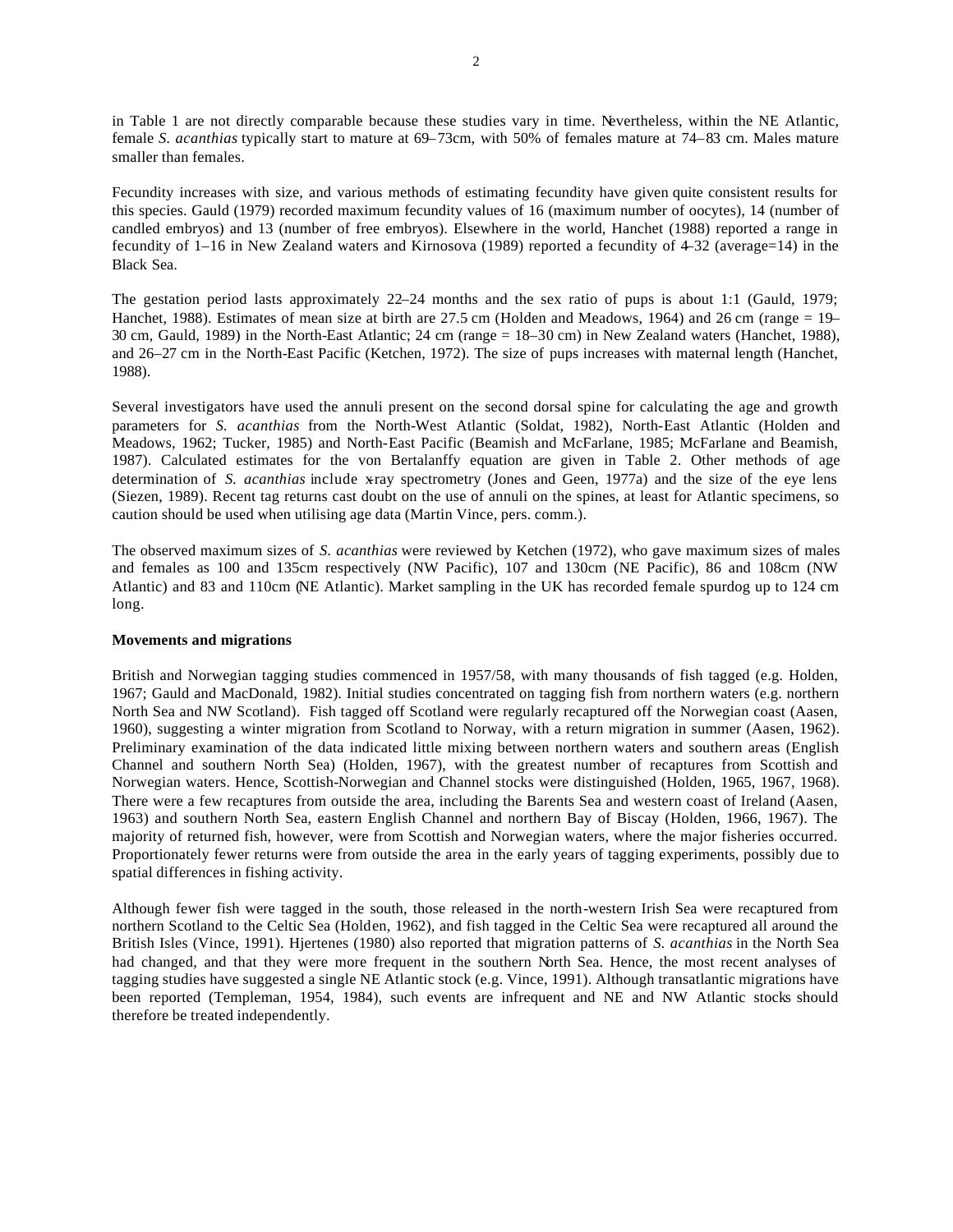#### **Fisheries**

Spurdog are the most commercially important shark species in NW Europe. During the early-1900s, spurdog were not of great economic value and landings were small. As in other parts of the world, spurdog were viewed as a nuisance, because shoals of spurdog could cause considerable damage to fishing nets (e.g. in herring fisheries). During the 1950s and 1960s, landings of spurdog in the North Sea increased rapidly and total annual landings rose to 58 000 tons during the 1960s. During the 1980s, long-line fisheries for spurdog became relatively important in the Irish Sea, with boats targeting shoals of large females. This fishery subsequently declined. Spurdog are currently taken in mixed demersal fisheries (e.g. otter trawls), and also targeted in long-line and gill-net (e.g. Fahy and Gleeson, 1990; Fahy, 1992). Since the late-1980s, total landings of spurdog have declined, and more recent catches (1997–1999) have been around 15 000 t/yr<sup>-1</sup>.

The major fishing nations for spurdog are the UK, Norway, Ireland and France. Other countries (e.g. Germany, Denmark, Poland, Belgium and Portugal) generally have much smaller landings. The main fishing grounds are the Norwegian Sea (II), the North Sea (IV), NW Scotland (VI) and the Celtic Seas (VII). Some landings are also made in the Skagerrak and Kattegat (IIIa) and off Iceland (V). Small quantities are taken in the Bay of Biscay (VIII) and off Greenland, although these areas are considered to be outside the main area of the NE Atlantic stock.

The primary aim of this paper is to bring some of the biological information mentioned above to bear on the assessment of spurdog in the NE Atlantic. We did this by feeding the results of demographic analysis into Schaefermodel stock assessment using Bayesian priors, as recommended in McAllister *et al.* (2001).

## **Methods and Data**

Our demographic analysis required age-specific estimates of length, fecundity and maturity. Such information was based on published estimates of length at age, length at 50% maturity  $(L_{50})$  and fecundity at length. The sources of these biological parameters are listed in Table 3.

The proportion of mature fish at each age was obtained from  $I_{50}$ , using age-specific estimates of the proportion of fish longer than  $L_{50}$ . The latter were obtained by assuming a lognormal distribution of length at age, with mode given by a published dataset, and dispersion parameter  $\sigma$  estimated from the variability in published lengths at each age. By taking the proportion mature at age to be the same as the proportion of fish above  $L_{50}$ , we ensured that 50% of the fish are mature at the age when most of them reach  $L_{50}$ .

We obtained fecundity at age for mature females by taking mean length at age and computing the fecundity at that length (see Table 3). The effective fecundity at age  $x$  (m<sub>x</sub>) was computed by multiplying the fecundity and maturity at age and dividing the result by 4 to account for the two-year gestation period and the 1:1 sex ratio of pups.

We modelled uncertainty in  $m<sub>x</sub>$  using the variability in estimates of it obtained by employing data from different studies. More specifically, we modelled estimates of  $m<sub>k</sub>$  (as calculated above) from each of five sources. These sources were Fahy (Ireland), Holden (UK), Nammack (NW Atlantic), Jones and Ugland (Norway) and Gauld (Scotland). We assumed that each source would use their own data, when available, and an average of other sources when not. We took a weighted average of the  $m<sub>x</sub>$  estimates from these five sources, wherein the weight assigned to each study was independent and lognormal ( $\mu$ =0, $\sigma$ =2).

The probability of surviving to age  $x$  (l<sub>x</sub>) was estimated from the tagging studies (on females  $>80$  cm) of Aasen (1964) and Holden (1968). These researchers converted tagging study estimates of total mortality (Z) to estimates of natural mortality (M) by subtracting estimates of fishing mortality from stock assessments. Resulting estimates were converted to a prior for natural mortality, which was lognormal  $(μ=-1.76, σ=0.54)$ . Then,  $h=1$  and  $k=1$ .  $1exp(-M)$ .

The resulting estimates of  $l_x$  and  $m_x$  were then converted to estimates of  $r$ , using the numerical method described in McAllister *et al.* (2001). Assuming senescence at age 40, we initialised a vector of female numbers at age by

$$
N_{x,o} = 10000 l_x \,. \tag{1}
$$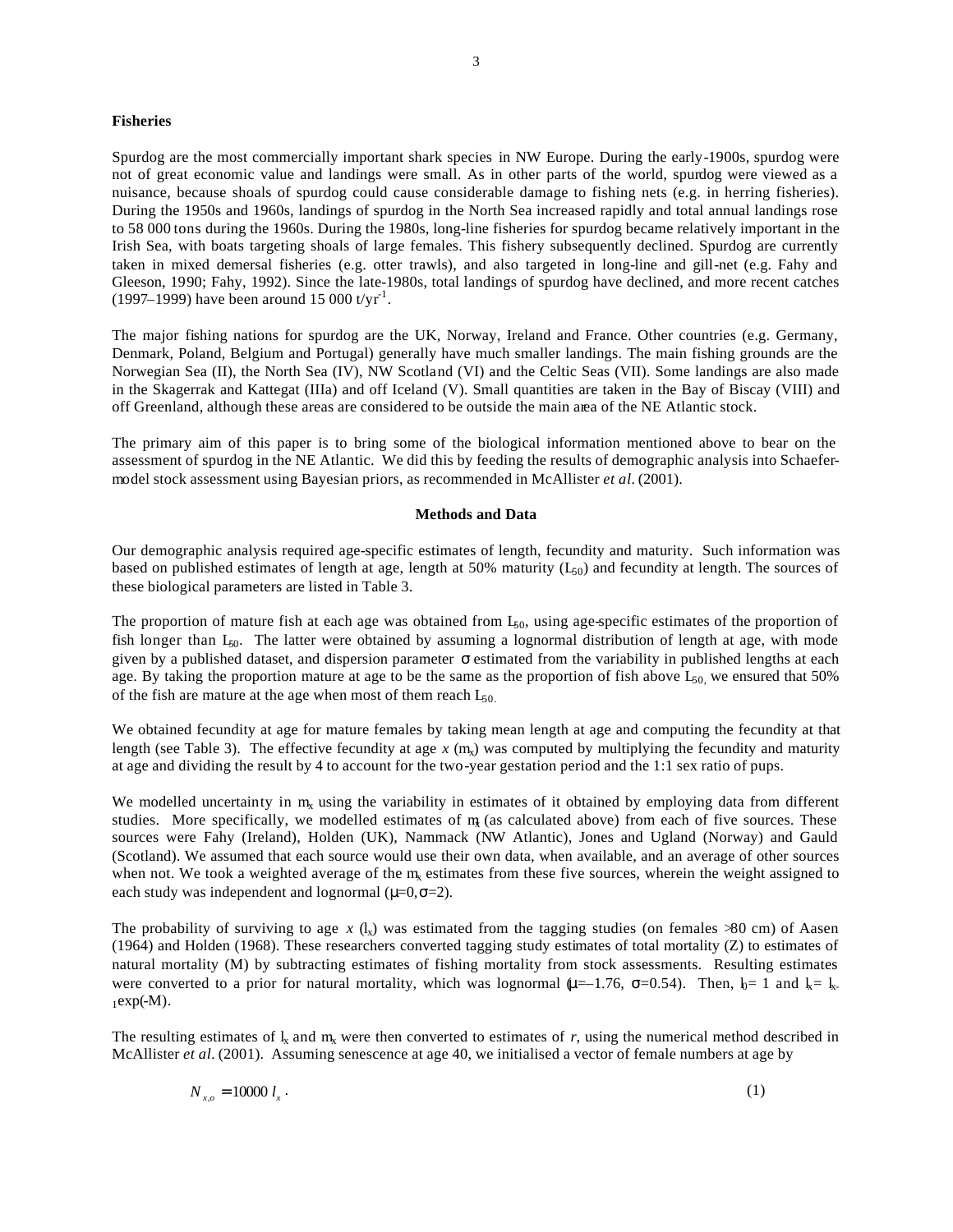The number of female pups for the next time set is then given by

$$
N_{0,t+1} = \sum_{x=0}^{40} m_x N_{x,t} \tag{2}
$$

and the numbers of older females at the next time set is governed by

$$
N_{x,t+1} = S_{x-1} N_{x-1,t},\tag{3}
$$

wherein  $S_{x-1}$  is the probability of surviving through age *x*-1. Using equations (2) and (3), we projected the population forward until the age structure stabilized (to within <0.00001%), which took a few hundred steps. Then, taking

$$
P_t = \sum_{x=0}^{40} N_{x,t} \tag{4}
$$

at the equilibrium *t*, we computed

$$
r = \log\left(\frac{P_t}{P_{t-1}}\right). \tag{5}
$$

Computing a sample of more than 5 000 such *r* estimates and discarding any negative values (which McAllister *et al.* 2001 also obtained) lead to the prior distribution shown in Fig. 1. The fact that this technique used numbers and not biomass (as in our assessment model) was shown by those authors to make no difference.

We then carried out a Bayesian Schaefer-model assessment of spurdogs fitted to survey data from England, Scotland and Ireland (Table 4). Tables 5 and 6 show the number of hauls attempted and the number that caught no spurdogs, respectively. Figure 2 shows the time series of landings used in fitting this model. We assumed that, having had the war years to recover, the population started from the carrying capacity *K* in 1946.

In fitting the model, we assumed that each index *i* had its own catchability  $q_i$  and its own dispersion parameter  $S_i^2$ . In accordance with precedent (McAllister *et al.* 2001, Walters and Ludwig 1994), these parameters were assigned non-informative priors, uniform in log space. The same prior was also used for Schaefer-model parameter *K.* 

Each index value  $O_{i,y}$  in Table 4 was assigned a lognormal distribution, with mode equal  $q_iB_y$ , (where  $B_y$  is the predicted biomass in year *y*) and with dispersion parameter

$$
\boldsymbol{S}_{i,y}^2 = c_i C V_{i,y}^2 \boldsymbol{S}_i^2,\tag{6}
$$

where the  $CV_{i,v}$  entries come from Table 7 and where

$$
c_i = \left(\sum_{y} CV_{i,y}^2\right)^{-1}.\tag{7}
$$

This specification allows nuisance parameters  $q_i$  and  $S_i^2$  to be integrated out, using a slight generalization of equations in Walters and Ludwig (1994). If, for each index *i,* we define the statistics

$$
\log(\hat{q}_i) = \frac{\sum_{y} \left( \log(\hat{O}_{i,y}) - \log(\hat{B}_y) \right) C V_{i,y}^{-2}}{\sum_{y} C V_{i,y}^{-2}}
$$
(8)

and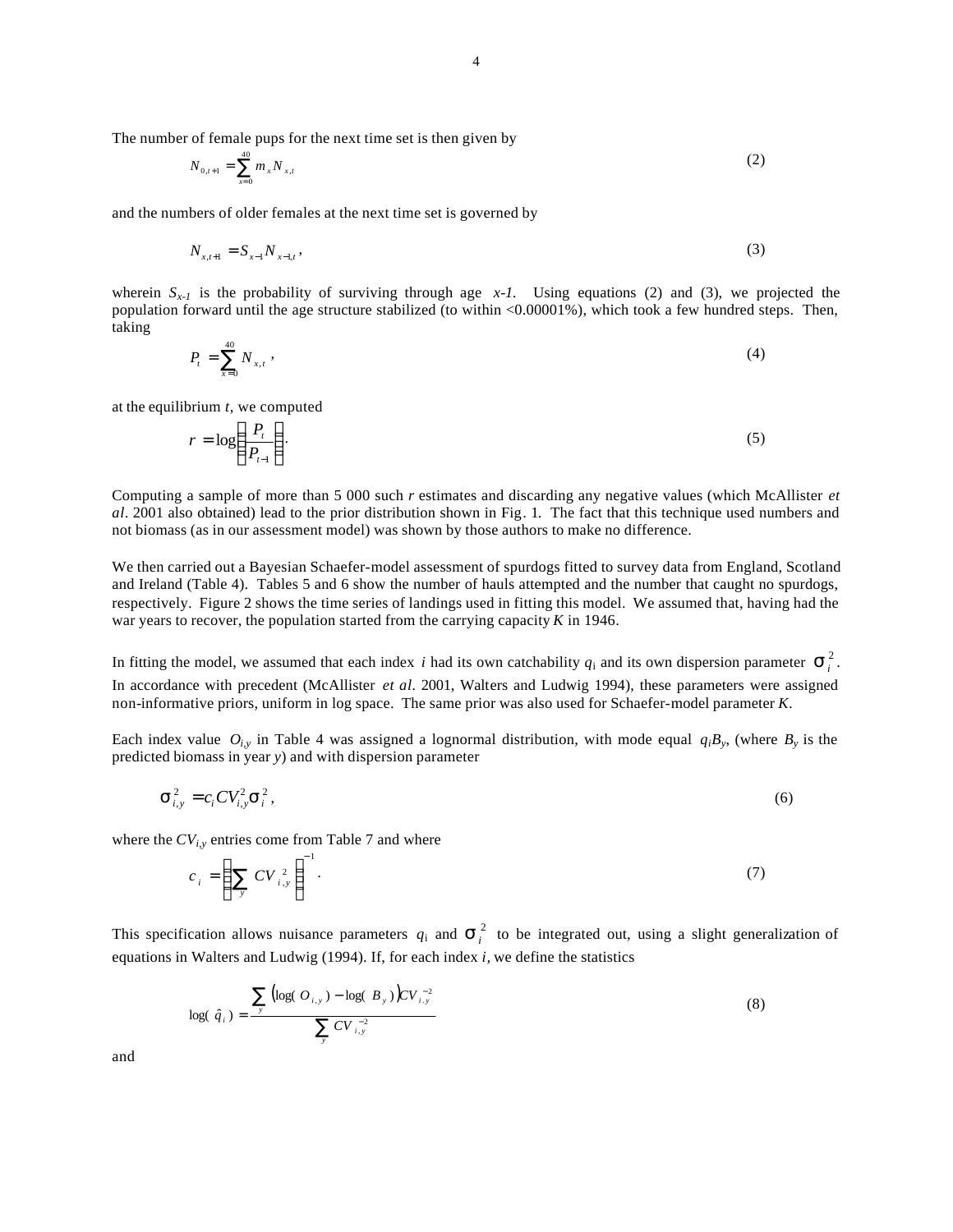$$
SS_i = \sum_{y} \left( \log(O_{i,y}) - \log(B_y) \right)^2 C V_{i,y}^{-2}, \tag{9}
$$

then, upon integrating out both  $q_i$  and  $\boldsymbol{S}_i^2$ , the posterior kernel for index *i* becomes

$$
\left( SS_i - \log(\hat{q}_i)^2 \sum_{y} CV_{i, y}^{-2} \right)^{-\frac{(n-1)}{2}}, \tag{10}
$$

where *n* is the number of years of data in index *i*. If the  $CV_{i,y}$  values were all 1, this result would be proportional (and therefore equivalent) to equation (18) of Walters and Ludwig (1994). With the nuisance parameters thus dispatched, the only remaining estimated parameters are the biological ones: *r* and *K*. We explored uncertainty in these by creating a grid of parameter values.

Note that, due to the presence of zero values in some indices, we used neither the Scotia Deepwater Trawl index nor the Scotia Monkfish Trawl index, and we discarded the 1999 observation from the Scotia Aberdeen Trawl index. We rationalise this omission by the relatively low survey effort exerted (Table 5).

#### **Results**

Assuming model assumptions are correct, most landings since 1946 were definitely above MSY (Fig. 3) and there are probably (i.e. probability  $73\%$ ) <100 000 tons of spurdogs left in 2002. The probability that there are >157 280 tons is only 2.5%. It is 50% probable that the stock has been depleted to below 6% of its carrying capacity and 97.5% probable that the current population is below 11% of *K*. There is even a 7% chance that the population has been depleted below 3% of *K*.

Posterior densities for parameters *r* and *K* are shown in Fig. 4 and 5, respectively, and Figure 6 reveals a distribution function for 2002 biomass. The main result of this assessment is the downward population trajectory shown with confidence limits in Fig. 7. The harvest rate time -series is shown in Fig. 8.

#### **Discussion**

The purpose of this section is to discuss selected assumptions and difficulties involved in this approach to stock assessment. The main issues are as follows:

- The approach discards some survey observations because of the presence of zeros
- The model assumes the stock was at the carrying capacity in 1946
- The model assumes that parameters  $r$  and  $K$  have remained constant since 1946

Furthermore, there are important assumptions in the demographic approach:

- The variability in published studies was used as an index of prior uncertainty
- The estimates of natural mortality were based on published accounts on tagging studies of large females as an indication of mortality of females of all ages.

We admit that discarding CPUE index values because of the presence of zeros may induce bias towards a more optimistic assessment. One approach to fixing this problem is to add a constant to all the catch rates. This would, however, raise the awkward question of what value the constant should be. Adding 1 to all the catch rates, for example, would have quite different implications from adding 0.001. To see this, compare a fall in catch rates from 2 to 1 to a fall from 1.001 to .001. The two imply dramatically different dynamics because catch rates are assumed to be proportional to abundance. Not wanting to swap a bias with clear direction for one without, we left the catch rates as we found them.

There is a trade-off between two of our assumptions: that the population starts at *K* in 1946 and that *r* and *K* have remained constant. In going back to 1946, we can use more landings data in calculating depletion, but we lengthen the time-series and hence the likelihood that conditions have changed over it. We could have kept a short time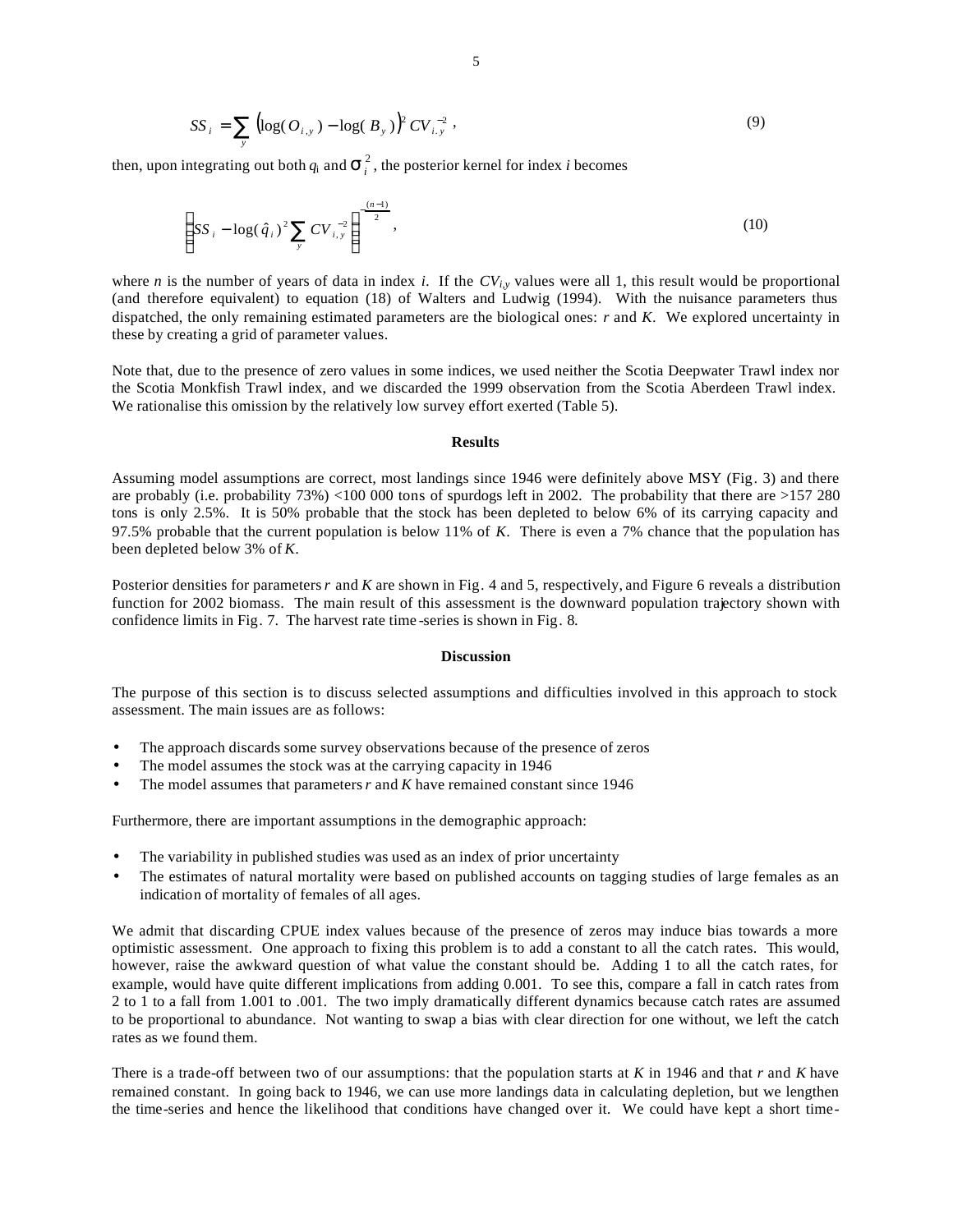series by introducing another parameter (for the starting population in 1977), but this would entail estimating that parameter from the same data. Given that the data are already uninformative, we chose to be parsimonious with model parameters and to accept the risk of 'regime shifts'.

Our demographic analysis used the between-study variability in life-history parameters, e.g. growth parameters, in creating priors for them for NE Atlantic spurdog. This approach assumes similarity between life -history traits in different areas, independence between studies and randomness in the selection of study site. It is not difficult to imagine how these assumptions might have been violated to a degree. Moreover, if doubts about the spine annuli ageing method were to prove well founded, for example, then the demographic analysis will have introduced some bias. Nonetheless, we believe the risks associated with ignoring the life history information are greater than the risks entailed by using it because this assessment suggests that spurdog have been depleted to about 6% of virgin biomass. If so, conservation measures may be appropriate.

#### **References**

- AASEN, O. 1960. Norwegian dogfish tagging. *Ann. Biol., Copenhagen,* **15**: 76.
- AASEN, O. 1962. Norwegian dogfish tagging. *Ann. Biol., Copenhagen* **17**: 106–107.
- AASEN, O. 1963. The Norwegian taggings of spiny dogfish (*Squalus acanthias*). *Ann. Biol., Copenhagen* **18**: 85*–* 95.
- AASEN, O. 1964. The exploitation of the spiny dogfish (*Squalus acanthias* L.) in European waters. *Fiskeridirektoratets Skrifter Serie Havundersokelser*, **13**(7): 5–16.
- BEAMISH, R.J. and G.A. McFARLANE. 1985. Annulus development on the second dorsal spine of the spiny dogfish (*Squalus acanthias*) and its validity for age determination. *Can. J. Fish. Aquat. Sci.,* **42**(11): 1799*–*1805.
- COMPAGNO, L.J.V. 1984. FAO species catalogue. Vol. 4. Sharks of the world. An annotated and illustrated catalogue of shark species known to date. Part 1. Hexanchiformes to Lamniformes. *FAO Fisheries Synopsis, no. 125*, **Vol. 4**(1): 1–249.
- FAHY, E. 1988. Recent developments in the Irish fisheries for spurdog, *Squalus acanthias* (L.). ICES CM 1988/H:6, 12pp.
- FAHY, E. 1989. The spurdog *Squalus acanthias* (L.) fishery in south-west Ireland. *Ir. Fish. Invest. Part B: Mar.,* **32**: 22 pp.
- FAHY, E. 1992. The western spurdog *Squalus acanthias* L. fishery in 1989 and 1990, with observations on the further development of the gillnet fishery directed on the species. *Fish. Bull. Ireland*, **11**, 11pp.
- FAHY, E. and P. GLEESON. 1990. The post-peak-yield gill-net fishery for spurdog, *Squalus acanthias* L. in Western Ireland. *Ir. Fish. Invest. Ser. B*, **35**: 12pp.
- GAULD, J.A. 1979. Reproduction and fecundity of the Scottish Norwegian stock of Spurdogs, *Squalus acanthias* (L.). ICES CM 1979/H:54, 15pp.
- GAULD, J.A. and W.S. MacDONALD. 1982. The results of tagging experiments on spurdogs *Squalus acanthias* L. around Scotland. ICES C 1982/H:51, 14pp.
- GILBERT, P.W. and G.W. HEATH. 1972. The clasper-siphon sac mechanism in *Squalus acanthias* and *Mustelus canis*. *Comp. Biochem. Physiol.,* **42A**: 97–119.
- HANCHET, S. 1988. Reproductive biology of *Squalus acanthias* from the east coast, South Island, New Zealand. *NZ J. Mar. Freshwat. Res.,* **22**(4): 537*–*549.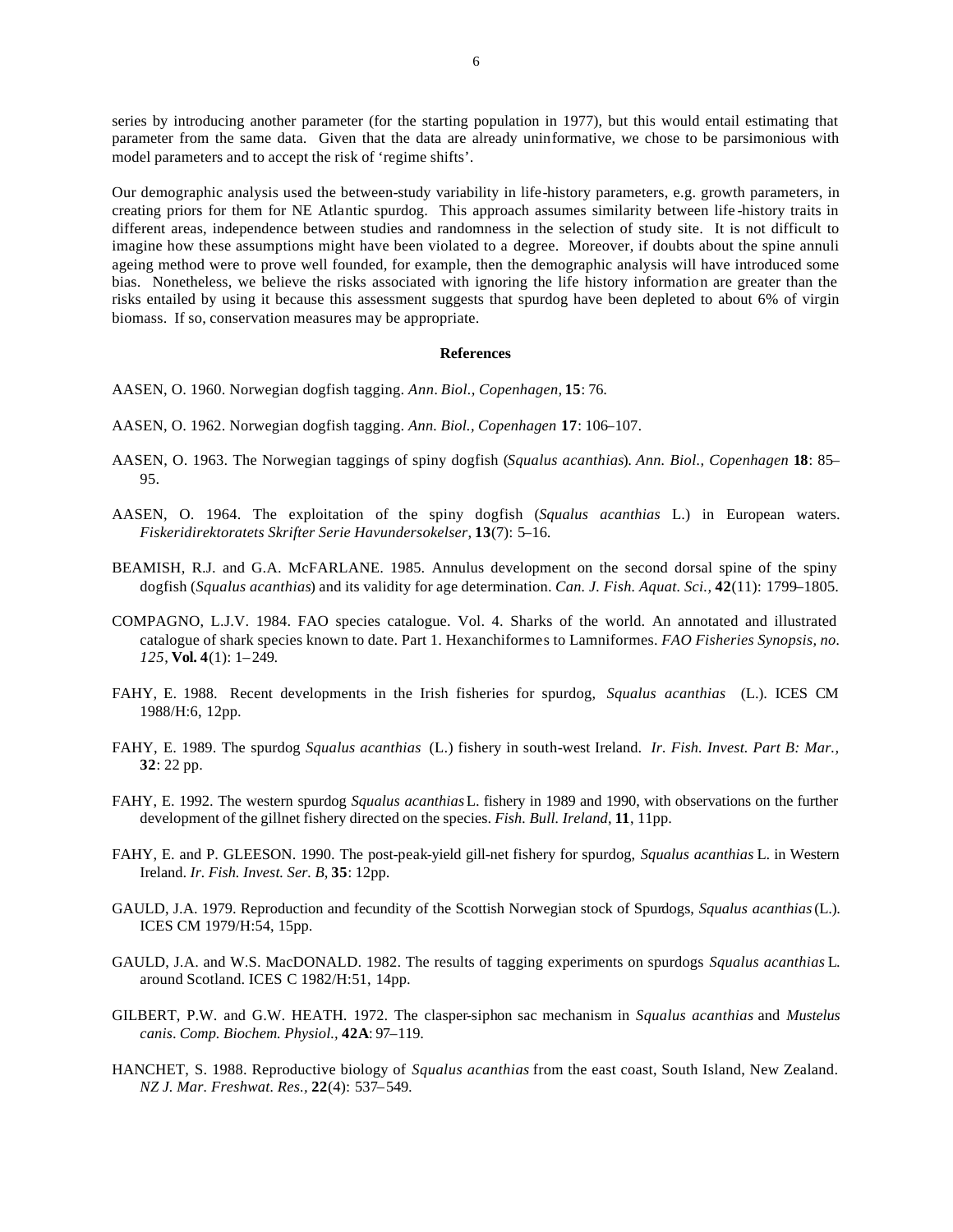HICKLING C.F. 1930. A contribution towards the life-history of the spurdog. *J. Mar. Biol. Ass. U.K.,,* **16**: 529–576.

- HISAW, F.L. and A. ALBERT. 1947. Observations on the reproduction of the spiny dogfish, *Squalus acanthias. Biol. Bull.,* **92**: 187–199.
- HJERTENES, P.O. 1980. The spurdogs (*Squalus acanthias*) in the North Sea area: The Norwegian fishery and observations on changes in migration pattern. ICES CM 1980/H:60, 18pp.
- HOLDEN, M.J. 1962. English spurdogfish tagging. *Ann. Biol., Copenhagen*, **17**: 107–108.
- HOLDEN, M.J. 1965. The stocks of spurdogs (*Squalus acanthias* L.) in British waters and their migrations. *Fish. Invest., Ser. II,* **24( 4)**, MAFF, London, 20pp.
- HOLDEN, M.J. 1966. English taggings of picked dogfish. *Ann. Biol., Copenhagen,* **21**: 172–174.
- HOLDEN, M.J. 1967. Spurdogs. *Laboratory Leaflet (New Series),* MAFF Fisheries Laboratory, Lowestoft, 23pp.
- HOLDEN, M.J. 1968. The rational exploitation of the Scottish-Norwegian stock of spurdogs (*Squalus acanthias* L.). *Fish. Invest., Ser. II,* **25**(8), MAFF, London, 27pp.
- HOLDEN, M.J. and P.S. MEADOWS. 1962. The structure of the spine of the spurdog fish (*Squalus acanthias* L.) and its use for age determination. *J. Mar. Biol. Ass. U.K.,* **42**: 179–197.
- HOLDEN, M.J. and P.S. MEADOWS. 1964. The fecundity of the spurdog (*Squalus acanthias* L.). *J. Cons. Perm. Int. Explor. Mer,* **28**: 418–424.
- JONES, B.C. and G.H. GEEN. 1977a. Age determination of an elasmobranch (*Squalus acanthias*) by X-ray spectrometry. *J. Fish. Res. Bd. Can.,* **34**: 44–48.
- JONES, B.C. and G.H. GEEN*.* 1977b. Reproduction and embryonic development of spiny dogfish (*Squalus acanthias*) in the Strait of Georgia, British Columbia. *J. Fish. Res. Bd. Can.,* **34**(9): 1286*–*1292.
- JONES, T.S. and K.I. UGLAND. 2001. Reproduction of female spiny dogfish, *Squalus acanthias*, in the Oslofjord. *Fish. Bull.*, **99**: 685–690.
- KETCHEN, K.S. 1972. Size at maturity, fecundity and embryonic growth of the spiny dogfish (*Squalus acanthias*) in British Columbia waters. *J. Fish. Res. Bd. Can.,* **29**: 1717–1723.
- KETCHEN, K.S. 1975. Age and growth of dogfish, *Squalus acanthias*, in British Columbia waters. *J. Fish. Res. Bd. Can.,* **32**: 43–59.
- KIRNOSOVA, I.P. 1989. Reproduction of spiny dogfish, *Squalus acanthias* in the Black Sea. *J. Ichthyol.,* **29**(3): 21*–*26.
- McALLISTER, M.K., E.K. PIKITCH and E.A BABCOCK. 2001. Using demographic methods to construct Bayesian priors for the intrinsic rate of increase in the Schaefer model and implications for stock rebuilding. *Can. J. Fish. Aquat. Sci*., **58**(9):1871–1890
- McEACHRAN, J.D. and S. BRANSTETTER. 1989. Squalidae. *In:* Fishes of the North-eastern Atlantic and the Mediterranean Volume 1 (P.J.P.Whitehead, M.-L.Bauchot, J.-C.Hureau, J.Nielsen and E.Tortonese, Eds.), UNESCO, Paris, 128–147.
- McFARLANE, G.A. and R.J. BEAMISH. 1987. Validation of the dorsal spine method of age determination for spiny dogfish. *In:* Age and growth in fish (Summerfelt, R.C. and Hall, G.E., eds.). International Symposium on Age and Growth in Fish, Des Moines, IA (USA), 9 Jun 1985, 287*–*300.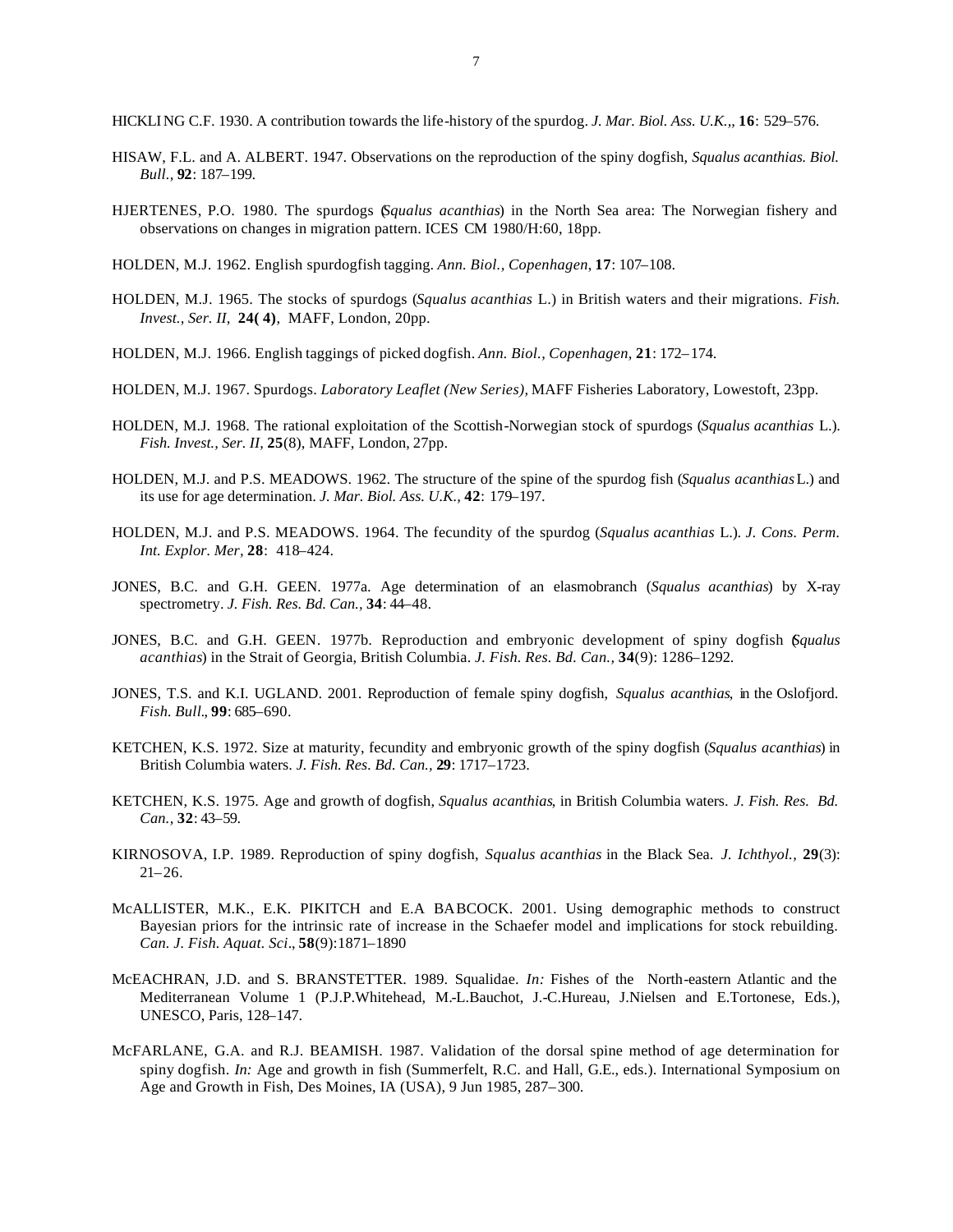- NAMMACK, M.F., MUSICK, J.A. and COLVOCORESSES, J.A. 1985. Life -history of spiny dogfish off the northeastern United States. *Trans. Am. Fish. Soc.,* **114**(3): 367*–*376.
- SIEZEN, R.J. 1989. Eye lens aging in the spiny dogfish (*Squalus acanthias*) I. Age determination from lens weight. *Current Eye Res.,* **8**(7): 707–712.
- SOLDAT, V.T. 1982. Age and size of spiny dogfish, *Squalus acanthias*, in the Northwest Atlantic. *NAFO Sci. Counc. Stud*. **3**: 47*–*52.
- SOSINSKI , J. 1977. Polish investigations on the Scottish Norwegian spurdog (*Squalus acanthias*) in 1974. *Ann. Biol., Copenhagen,* **32**: 178*–*179.
- TEMPLEMAN, W. 1954. Migrations of spiny dogfish tagged in Newfoundland waters. *J. Fish. Res. Bd. Can.,* **11**(4): 351–354.
- TEMPLEMAN, W. 1984. Migrations of spiny dogfish, *Squalus acanthias*, and recapture success from tagging in the Newfoundland area, 1963*–*65. *J. Northw. Atl. Fish. Sci.,* **5**(1): 47*–*53.
- TSANG, P.C.W. and I.P*.* CALLARD. 1987. Morphological and endocrine correlates of the reproductive cycle of the aplacental viviparous dogfish, *Squalus acanthias*. *Gen. Comp. Endocrin.,* **66**(2): 182*–*189.
- TUCKER R. 1985. Age validation studies on the spines of the spurdog (*Squalus acanthias*) using tetracycline. *J. Mar. Biol. Ass. U.K.,* **65**(3): 641*–*651.
- VINCE, M.R. 1991. Stock identity in spurdog (*Squalus acanthias* L.) around the British Isles. *Fish. Res.*, **12**: 341– 354.
- WALTERS, C and D. LUDWIG. 1994. Calculation of Bayes posterior probability distributions for key population parameters. *Can. J. Fish. Aquat. Sci*., **51**: 713–722.

Table 1: Size at maturity of female and male *Squalus acanthias.*

|                  |                            | Length at maturity (cm): |      |                                      |
|------------------|----------------------------|--------------------------|------|--------------------------------------|
| Area             | <b>First</b>               | 50%                      | 100% | <b>Author</b>                        |
| <b>FEMALES</b>   |                            |                          |      |                                      |
| NE Atlantic      | $60 - 64$                  |                          |      | Hickling (1930)                      |
|                  | 73                         | 82                       | 96   | Holden & Meadows (1964)              |
|                  | 71                         | 83                       | 94   | Gauld (1979)                         |
|                  | 69                         | 74 <sup>a</sup>          | 86   | Fahy (1988, 1989)                    |
| NW Atlantic      | 76                         | 77.9 <sup>b</sup>        | 86   | Nammack et al., 1985                 |
| Black Sea        | 97.7–116.3 $\degree$       |                          | —    | Kirnosova (1989)                     |
| New Zealand      | 65                         | 71.5–74                  | 82   | Hanchet (1988)                       |
| NE Pacific       | 76                         | 93.5 <sup>d</sup>        | 118  | Ketchen (1972), Jones & Geen (1977b) |
| <b>MALES</b>     |                            |                          |      |                                      |
| NE Atlantic      | 55                         | $59 - 60$                | 64   | Hickling $(1930)$                    |
| NW Atlantic      | 58                         | $59.5^{\circ}$           | 63   | Nammack et al. (1985)                |
| <b>Black Sea</b> | $81.7 - 96.3$ <sup>f</sup> |                          | —    | Kirnosova (1989)                     |
| New Zealand      | 53                         | 57.5                     | 64   | Hanchet (1988)                       |
| NE Pacific       |                            | 78.5 <sup>g</sup>        |      | Jones & Geen $(1977b)$               |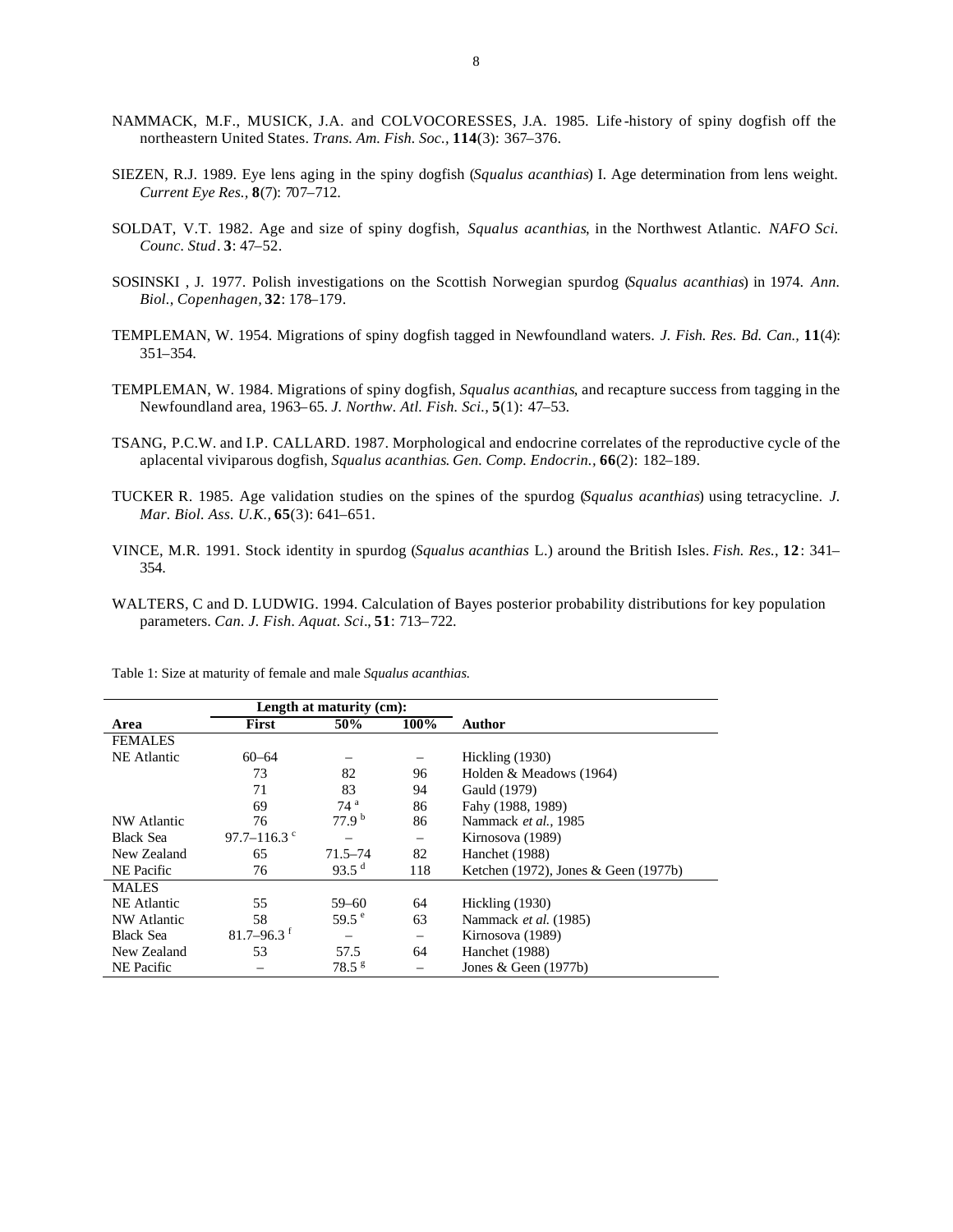| Region               | <b>Sex</b> | $L_{\mathbf{Y}}$ (cm) | K          | $t_0$ (years) | <b>Author</b>                 |
|----------------------|------------|-----------------------|------------|---------------|-------------------------------|
| Ireland              | Male       | 79.9                  | 0.16       | $-1.69$       | Fahy (1988, 1989)             |
|                      | Female     | 98.8                  | 0.19       | $-1.57$       |                               |
| <b>British Isles</b> | Male       | 79.9 (86.0)           | 0.21(0.14) | $-2.0(-3.13)$ | Holden & Meadows $(1962)^{a}$ |
|                      | Female     | 101.4 (104.0)         | 0.11(0.11) | $-3.6(-3.28)$ |                               |
| North Sea            | Male       | 81.7                  | 0.19       | $-1.47$       | Sosinski (1977)               |
|                      | Female     | 137.1                 | 0.05       | $-4.71$       |                               |
|                      | Total      | 101.5                 | 0.10       | $-3049$       |                               |
| NE Pacific           | Male       | 99.8                  | 0.070      | $-4.70$       | Ketchen (1975)                |
|                      | Female     | 125.3                 | 0.048      | $-4.88$       |                               |
| <b>NW</b> Atlantic   | Male       | 82.49                 | 0.148      | $-2.67$       | Nammack et al. (1985)         |
|                      | Female     | 100.5                 | 0.1067     | $-2.90$       |                               |
| .                    |            |                       |            |               |                               |

Table 2: Von Bertalanffy growth parameters for *Squalus acanthias.*

<sup>a</sup> Original data and recalculated values (as given by Fahy (1989)) in parentheses

Table 3: Source data for life history parameters.

| Parameters             | Source                                                         |
|------------------------|----------------------------------------------------------------|
| Length at age          | Fahy (1988, 1989),                                             |
|                        | Holden and Meadows (1962, 1964),                               |
|                        | Nammack et al. (1985), Soldat (1982),                          |
|                        | Jones and Ugland (2001), Aasen (1964)                          |
| Fecundity at length    | Fahy (1988), Gauld (1979)                                      |
| Natural mortality      | Aasen (1964), and Holden (1968)                                |
| Length at 50% maturity | Jones and Ugland (2001), Fahy (1988), Gauld (1979), Holden and |
|                        | Meadows (1964), Nammack et al. (1985)                          |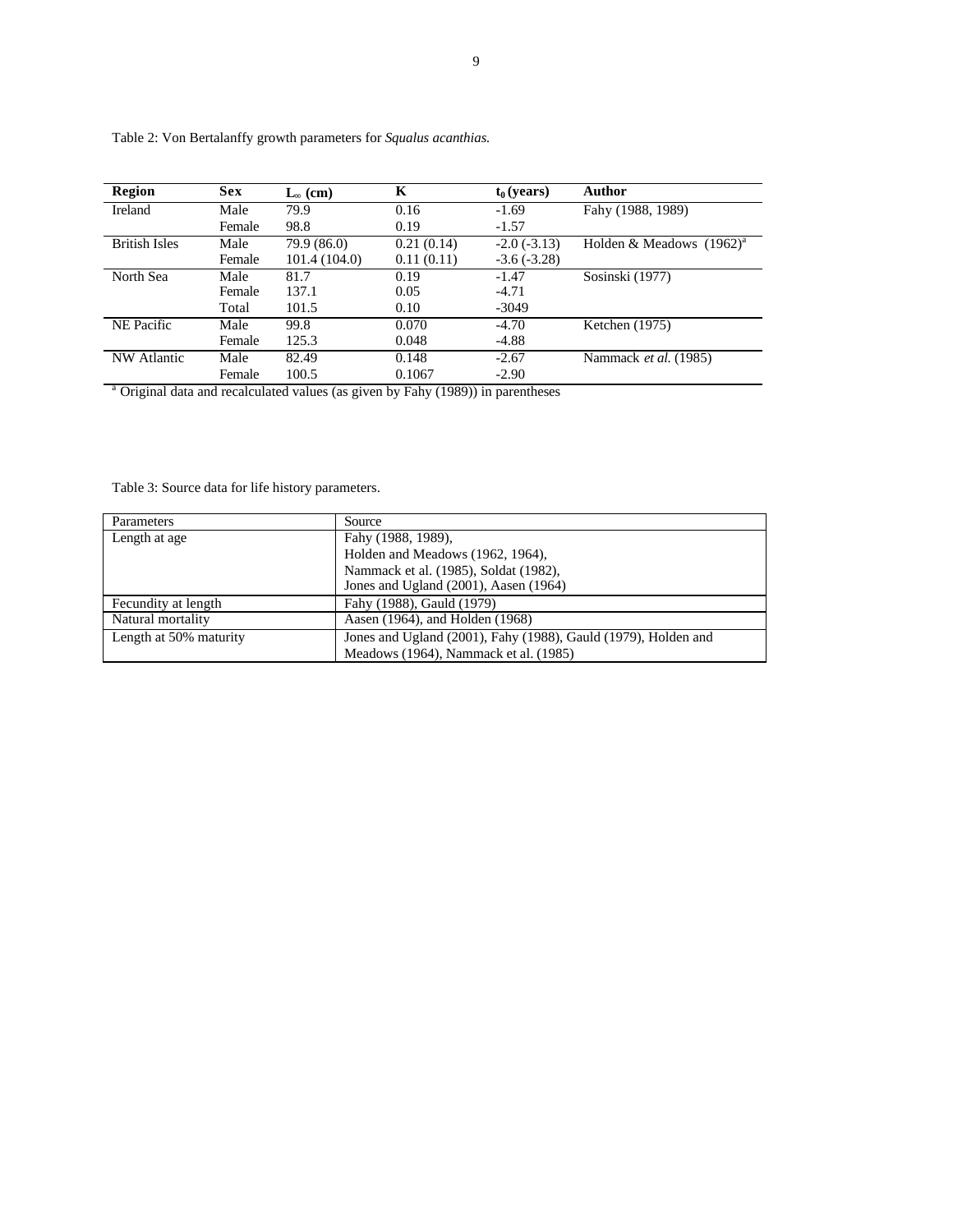| Vessel    | Cirolana | Cirolana | Cirolana    | Corystes | Explorer | Lough Foyle | Scotia           | Scotia    | Scotia       | Scotia   | Mean CPUE        |
|-----------|----------|----------|-------------|----------|----------|-------------|------------------|-----------|--------------|----------|------------------|
| Gear      | GOV      | Granton  | <b>PHHT</b> | Granton  | Aberdeen | Rockhopper  | Aberdeen         | Deepwater | GOV          | Monkfish |                  |
|           |          |          |             |          | Trawl    | Otter Trawl | Trawl            | Trawl     |              | Trawl    |                  |
| 1977      |          | 2.50     |             |          | 147.19   |             |                  |           |              |          | 74.84            |
| 1978      |          | 10.23    |             |          | 11.35    |             |                  |           |              |          | 10.79            |
| 1979      |          | 2.41     |             |          | 11.54    |             |                  |           |              |          | 6.97             |
| 1980      |          | 9.44     |             |          | 0.54     |             |                  |           |              |          | 4.99             |
| 1981      |          | 7.53     |             |          | 12.53    |             |                  |           |              |          | 10.03            |
| 1982      |          | 5.72     | 12.67       |          |          |             | 1.21             |           |              |          | 6.53             |
| 1983      |          | 6.15     | 2.66        |          |          |             | 0.66             |           | 6.22         |          | 3.92             |
| 1984      |          | 3.30     | 16.25       |          |          |             | 0.69             |           | 2.84         |          | 5.77             |
| 1985      |          | 4.95     | 13.82       |          |          |             | 1.66             |           | 35.95        |          | 14.10            |
| 1986      |          | 28.56    | 11.23       |          |          |             | 1.08             |           | 9.20         |          | 12.52            |
| 1987      |          | 13.54    | 22.83       |          |          |             | 7.62             |           | 0.35         |          | 11.09            |
| 1988      |          | 4.69     | 5.68        | 8.36     |          |             | 2.55             |           | 8.91         |          | 6.04             |
| 1989      |          | 1.20     | 5.26        | 0.39     |          |             | 0.71             |           | 2.97         |          | 2.11             |
| 1990      |          | 2.30     | 5.14        | 3.55     |          |             | 0.78             |           | 7.04         | 44.48    | 10.55            |
| 1991      | 3.58     | 0.49     | 1.30        | 3.53     |          |             | 6.03<br>0.10     |           | 5.75         |          | 2.97             |
| 1992      | 3.14     |          | 0.83        | 3.70     |          |             | 3.74<br>0.24     |           | 4.67         |          | 2.72             |
| 1993      | 0.96     |          | 1.24        |          |          |             | 7.30<br>0.35     |           | 4.47         |          | 2.86             |
| 1994      | 2.56     |          | 1.10        |          |          |             | 1.48<br>0.12     |           | 5.50         |          | 2.15             |
| 1995      | 1.44     |          | 0.58        |          |          |             | 3.85<br>0.04     |           | 3.48         |          | 1.88             |
| 1996      | 0.26     |          |             |          |          |             | 3.22<br>0.07     |           | 2.78<br>0.00 |          | $0.00\,$<br>1.05 |
| 1997      | 0.53     |          | 1.18        |          |          |             | 2.54<br>0.19     |           | 0.00<br>1.61 |          | 1.01             |
| 1998      | 0.32     |          | 0.81        |          |          |             | 5.04             |           | 1.97<br>0.62 |          | 0.00<br>1.46     |
| 1999      | 0.18     |          | 14.44       |          |          |             | 3.61<br>$0.00\,$ |           | 1.80<br>2.61 |          | 0.00<br>3.23     |
| 2000      | 0.06     |          | 0.94        |          |          |             | 3.42             |           | 0.15<br>6.25 | 14.39    | $4.20\,$         |
| 2001      | 0.47     |          | 1.26        |          |          |             | 1.65             |           | 0.42         |          | $0.95\,$         |
| Mean CPUE | 1.23     | 6.87     | 6.28        | 3.91     | 36.63    |             | 3.81<br>1.06     |           | 5.90<br>0.68 | 11.78    | 6.01             |

Table 4: Mean catch per unit effort  $(kg.h^{-1})$  from UK groundfish surveys.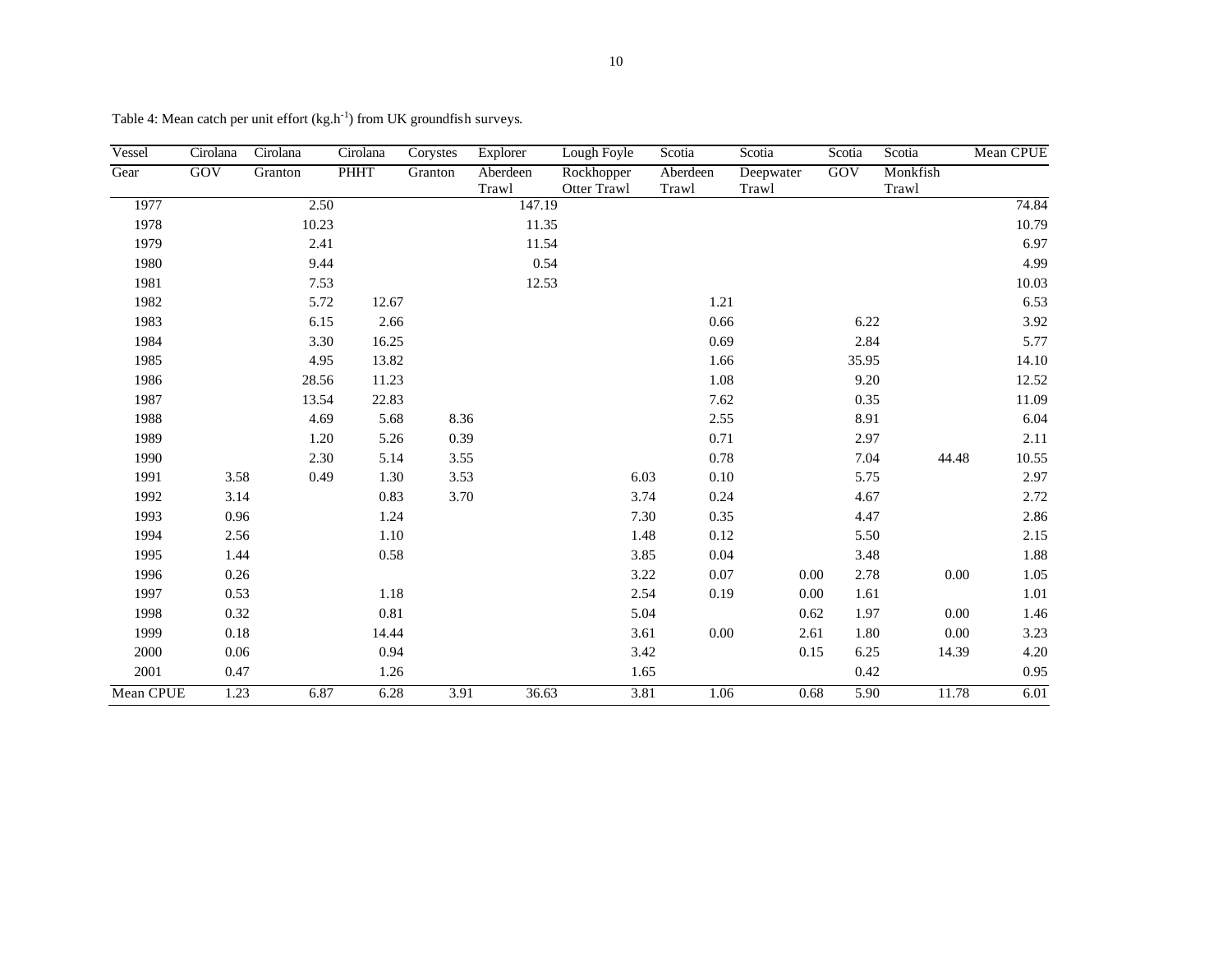|                    | Cirolana | Cirolana | Cirolana | Corystes | Explorer          | Lough Foyle                        | Scotia | Scotia             | Scotia | Scotia            | Total |
|--------------------|----------|----------|----------|----------|-------------------|------------------------------------|--------|--------------------|--------|-------------------|-------|
| Year               | GOV      | Granton  | PHHT     | Granton  | Aberdeen<br>Trawl | Rockhopper Otter Aberdeen<br>Trawl | Trawl  | Deepwater<br>Trawl | GOV    | Monkfish<br>Trawl |       |
| 1977               |          | 126      |          |          | 24                |                                    |        |                    |        |                   | 150   |
| 1978               |          | 120      |          |          | 55                |                                    |        |                    |        |                   | 175   |
| 1979               |          | 126      |          |          | 41                |                                    |        |                    |        |                   | 167   |
| 1980               |          | 126      |          |          | 55                |                                    |        |                    |        |                   | 181   |
| 1981               |          | 125      |          |          | 65                |                                    |        |                    |        |                   | 190   |
| 1982               |          | $75\,$   | 112      |          |                   |                                    | 79     |                    |        |                   | 266   |
| 1983               |          | 74       | 41       |          |                   |                                    | 82     |                    | $50\,$ |                   | 247   |
| 1984               |          | $84\,$   | 110      |          |                   |                                    | 84     |                    | 12     |                   | 290   |
| 1985               |          | 75       | 110      |          |                   |                                    | 85     |                    | 67     |                   | 337   |
| 1986               |          | 87       | 98       |          |                   |                                    | 85     |                    | 106    |                   | 376   |
| 1987               |          | 84       | 121      |          |                   |                                    | 143    |                    | 68     |                   | 416   |
| 1988               |          | 79       | 116      | 12       |                   |                                    | 133    |                    | 122    |                   | 462   |
| 1989               |          | 89       | 64       | 12       |                   |                                    | 129    |                    | 110    |                   | 404   |
| 1990               |          | 91       | $70\,$   | 14       |                   |                                    | 132    |                    | 159    | 54                | 520   |
| 1991               | 68       | 89       | 62       | $20\,$   |                   | 70                                 | 132    |                    | 253    |                   | 694   |
| 1992               | 153      |          | $70\,$   | 12       |                   | 132                                | 129    |                    | 224    |                   | 720   |
| 1993               | 150      |          | $71\,$   |          |                   | 132                                | 137    |                    | 218    |                   | 708   |
| 1994               | 160      |          | 36       |          |                   | 127                                | 134    |                    | 212    |                   | 669   |
| 1995               | 168      |          | 23       |          |                   | 77                                 | 132    |                    | 221    |                   | 621   |
| 1996               | 86       |          |          |          |                   | 82                                 | 127    | 12                 | 225    | $\boldsymbol{7}$  | 539   |
| 1997               | 81       |          | $80\,$   |          |                   | 89                                 | 131    | 32                 | 245    |                   | 658   |
| 1998               | 79       |          | $80\,$   |          |                   | 89                                 |        | $20\,$             | 280    | $11\,$            | 559   |
| 1999               | $78\,$   |          | $87\,$   |          |                   | 86                                 | 13     | 45                 | 332    | $\sqrt{6}$        | 647   |
| 2000               | 76       |          | 86       |          |                   | 85                                 |        | $38\,$             | 274    | 36                | 595   |
| 2001               | 79       |          | 73       |          |                   | 102                                |        |                    | 320    |                   | 574   |
| <b>Grand Total</b> |          |          |          |          |                   |                                    |        |                    |        |                   |       |
|                    | 1178     | 1450     | 1510     | $70\,$   | 240               | 1071                               | 1887   | 147                | 3498   | 114               | 11165 |

Table 5: Survey effort in number of hauls, by gear and year.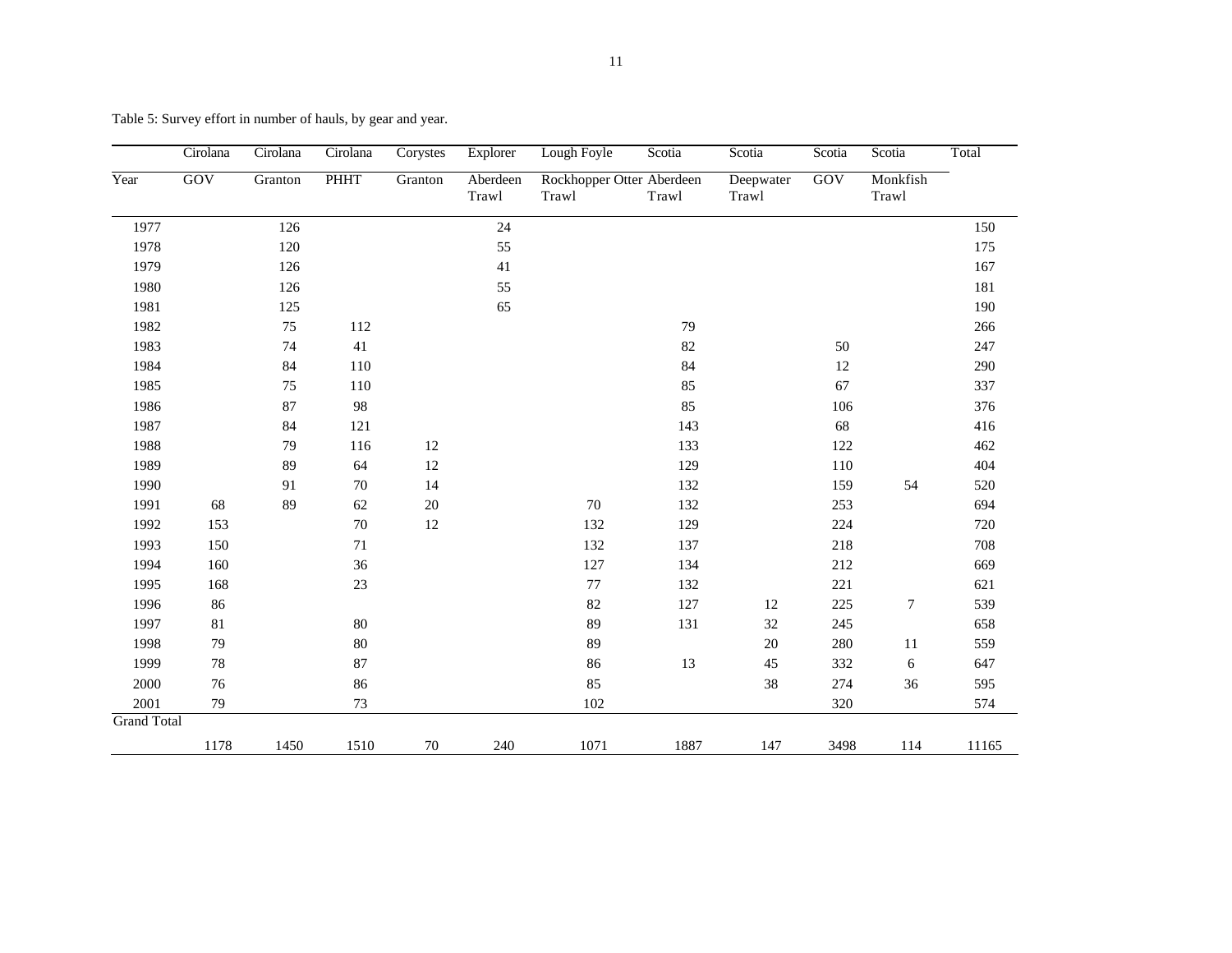|                    |      | Cirolana | Cirolana | Cirolana | Corystes   | Explorer          | Lough Foyle                        | Scotia | Scotia             | Scotia     | Scotia            |                    |
|--------------------|------|----------|----------|----------|------------|-------------------|------------------------------------|--------|--------------------|------------|-------------------|--------------------|
| Year               | GOV  |          | Granton  | PHHT     | Granton    | Aberdeen<br>Trawl | Rockhopper Otter Aberdeen<br>Trawl | Trawl  | Deepwater<br>Trawl | GOV        | Monkfish<br>Trawl | <b>Grand Total</b> |
|                    | 1977 |          | 92       |          |            | $\tau$            |                                    |        |                    |            |                   | 99                 |
|                    | 1978 |          | $77\,$   |          |            | $27\,$            |                                    |        |                    |            |                   | 104                |
|                    | 1979 |          | 93       |          |            | 9                 |                                    |        |                    |            |                   | $102\,$            |
|                    | 1980 |          | 94       |          |            | $\sqrt{48}$       |                                    |        |                    |            |                   | 142                |
|                    | 1981 |          | 93       |          |            | 49                |                                    |        |                    |            |                   | 142                |
|                    | 1982 |          | 50       | 76       |            |                   |                                    | 58     |                    |            |                   | 184                |
|                    | 1983 |          | 47       | $30\,$   |            |                   |                                    | 62     |                    | 29         |                   | 168                |
|                    | 1984 |          | 63       | $75\,$   |            |                   |                                    | 68     |                    | $\sqrt{5}$ |                   | 211                |
|                    | 1985 |          | 57       | 85       |            |                   |                                    | 65     |                    | 21         |                   | 228                |
|                    | 1986 |          | 68       | $50\,$   |            |                   |                                    | 73     |                    | 77         |                   | 268                |
|                    | 1987 |          | 64       | 79       |            |                   |                                    | 109    |                    | 60         |                   | 312                |
|                    | 1988 |          | 66       | $78\,$   | $\sqrt{6}$ |                   |                                    | 120    |                    | 99         |                   | 369                |
|                    | 1989 |          | 72       | 47       | $10\,$     |                   |                                    | 110    |                    | 84         |                   | 323                |
|                    | 1990 |          | 69       | $48\,$   | 12         |                   |                                    | 119    |                    | 121        | 17                | 386                |
|                    | 1991 | 48       | $81\,$   | $50\,$   | 12         |                   | $52\,$                             | 122    |                    | 186        |                   | 551                |
|                    | 1992 | 122      |          | 53       | $\,8\,$    |                   | 98                                 | 114    |                    | 155        |                   | 550                |
|                    | 1993 | 130      |          | 59       |            |                   | 100                                | 121    |                    | 130        |                   | 540                |
|                    | 1994 | 121      |          | $32\,$   |            |                   | 101                                | 123    |                    | 148        |                   | 525                |
|                    | 1995 | 146      |          | 19       |            |                   | 62                                 | 126    |                    | 161        |                   | 514                |
|                    | 1996 | 79       |          |          |            |                   | 60                                 | 122    | $12\,$             | 160        | 7                 | 440                |
|                    | 1997 | 78       |          | $71\,$   |            |                   | 68                                 | 120    | $32\,$             | 181        |                   | 550                |
|                    | 1998 | 72       |          | $72\,$   |            |                   | 67                                 |        | 19                 | 218        | 11                | 459                |
|                    | 1999 | $74\,$   |          | $72\,$   |            |                   | 66                                 | 13     | 27                 | 264        | $\sqrt{6}$        | 522                |
|                    | 2000 | 75       |          | $74\,$   |            |                   | 61                                 |        | 36                 | 213        | 16                | 475                |
|                    | 2001 | 76       |          | 63       |            |                   | 87                                 |        |                    | 295        |                   | 521                |
| <b>Grand Total</b> |      |          |          |          |            |                   |                                    |        |                    |            |                   |                    |
|                    |      | 1021     | 1086     | 1133     | 48         | 140               | 822                                | 1645   | 126                | 2607       | 57                | 8685               |

Table 6: Number of hauls that caught no spurdogs, by gear and year.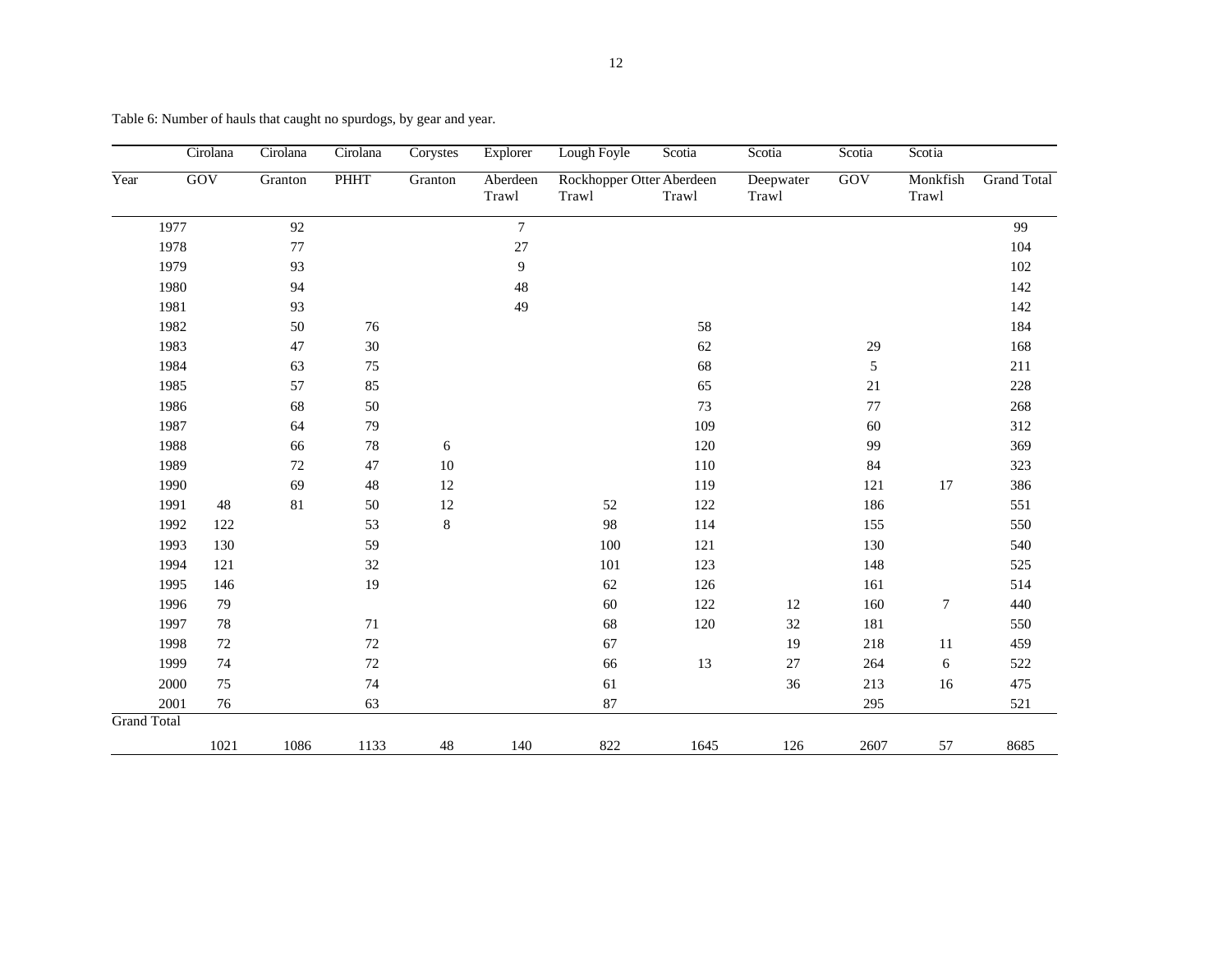| Vessel  | Cirolana                | Cirolana | Cirolana | Corystes | Explorer          | Lough Foyle               | Scotia            | Scotia |         |
|---------|-------------------------|----------|----------|----------|-------------------|---------------------------|-------------------|--------|---------|
| Gear    | $\overline{\text{GOV}}$ | Granton  | PHHT     | Granton  | Aberdeen<br>Trawl | Rockhopper<br>Otter Trawl | Aberdeen<br>Trawl | GOV    | Average |
| 1977    |                         | 0.26     |          |          | 0.68              |                           |                   |        | 0.47    |
| 1978    |                         | 0.57     |          |          | 0.72              |                           |                   |        | 0.64    |
| 1979    |                         | 0.27     |          |          | 0.37              |                           |                   |        | 0.32    |
| 1980    |                         | 0.39     |          |          | 0.42              |                           |                   |        | 0.40    |
| 1981    |                         | 0.65     |          |          | 0.40              |                           |                   |        | 0.52    |
| 1982    |                         | 0.49     | 0.51     |          |                   |                           | 0.34              |        | 0.45    |
| 1983    |                         | 0.50     | 0.44     |          |                   |                           | 0.35              | 0.54   | 0.46    |
| 1984    |                         | 0.39     | 0.37     |          |                   |                           | 0.34              | 0.44   | 0.39    |
| 1985    |                         | 0.40     | 0.45     |          |                   |                           | 0.38              | 0.36   | 0.40    |
| 1986    |                         | 0.89     | 0.38     |          |                   |                           | 0.50              | 0.58   | 0.59    |
| 1987    |                         | 0.53     | 0.45     |          |                   |                           | 0.74              | 0.36   | 0.52    |
| 1988    |                         | 0.77     | $0.26\,$ | 0.52     |                   |                           | 0.77              | 0.89   | 0.64    |
| 1989    |                         | 0.36     | 0.45     | 0.79     |                   |                           | 0.39              | 0.58   | 0.51    |
| 1990    |                         | 0.32     | 0.44     | 0.95     |                   |                           | 0.62              | 0.72   | 0.61    |
| 1991    | 0.28                    | 0.48     | 0.48     | 0.54     |                   | 0.60                      | 0.35              | 0.64   | 0.48    |
| 1992    | 0.46                    |          | 0.34     | 0.76     |                   | 0.28                      | 0.28              | 0.63   | 0.46    |
| 1993    | 0.27                    |          | 0.41     |          |                   | 0.76                      | 0.36              | 0.27   | 0.41    |
| 1994    | 0.21                    |          | 0.58     |          |                   | 0.30                      | 0.42              | 0.47   | 0.40    |
| 1995    | 0.31                    |          | 0.54     |          |                   | 0.57                      | 0.52              | 0.62   | 0.51    |
| 1996    | 0.44                    |          |          |          |                   | 0.30                      | 0.54              | 0.29   | 0.39    |
| 1997    | 0.64                    |          | 0.49     |          |                   | 0.37                      | 0.45              | 0.21   | 0.43    |
| 1998    | 0.46                    |          | 0.53     |          |                   | 0.69                      |                   | 0.27   | 0.49    |
| 1999    | 0.73                    |          | 0.89     |          |                   | 0.31                      | $0.00\,$          | 0.22   | 0.43    |
| 2000    | 1.00                    |          | 0.41     |          |                   | 0.28                      |                   | 0.85   | 0.64    |
| 2001    | 0.67                    |          | 0.48     |          |                   | 0.51                      |                   | 0.54   | 0.55    |
| Average | 0.50                    | 0.48     | 0.47     | 0.71     | 0.52              | 0.45                      | 0.43              | 0.50   | 0.49    |

Table 7: The coefficient of variation (CV, just standard error/mean) in survey CPUE (Table 2), for the survey indices used.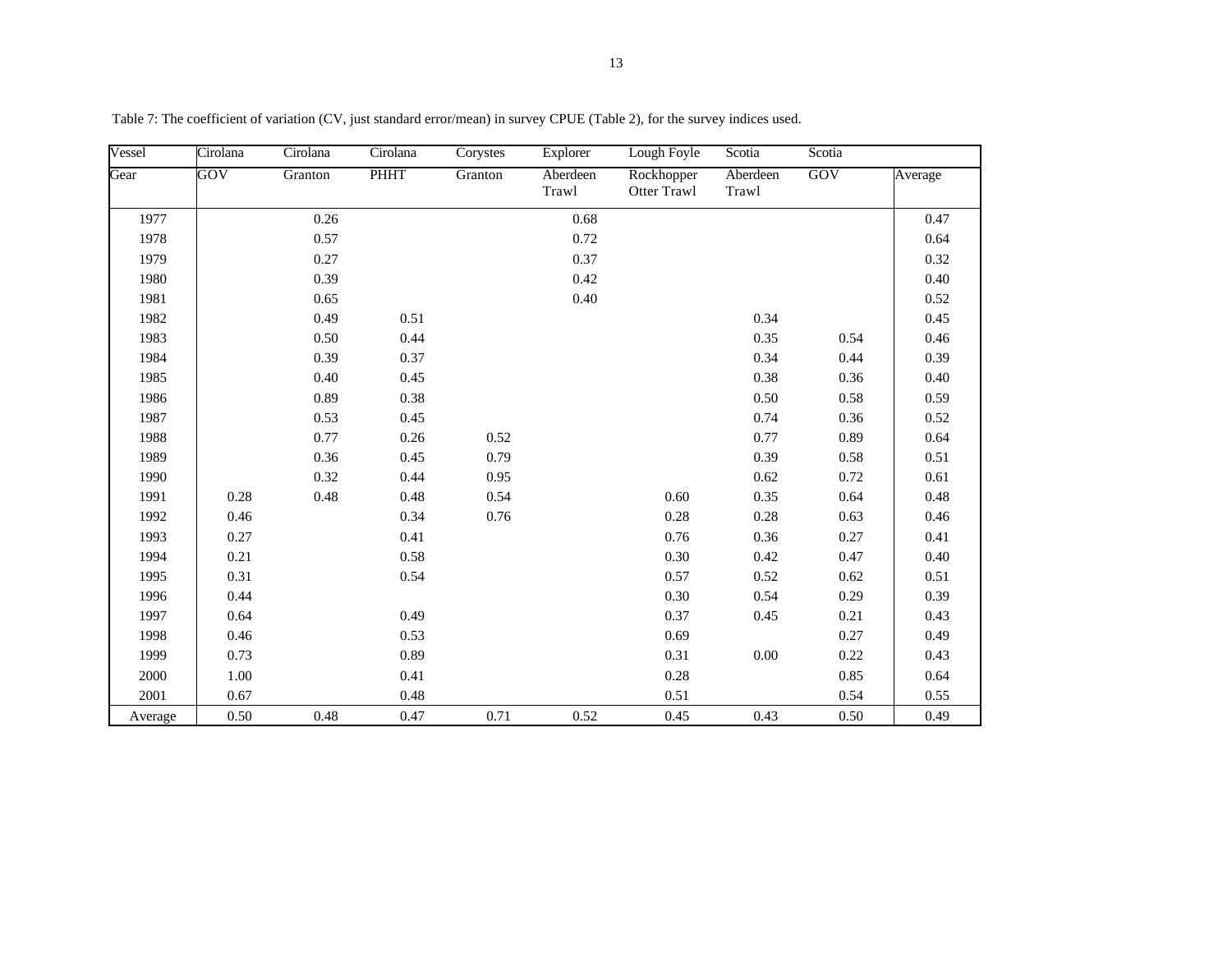

Fig. 1: The prior for maximum rate of increase (r) resulting from our demographic computations.



Catch (biomass)

Fig. 2: Landings time-series for the whole NE Atlantic.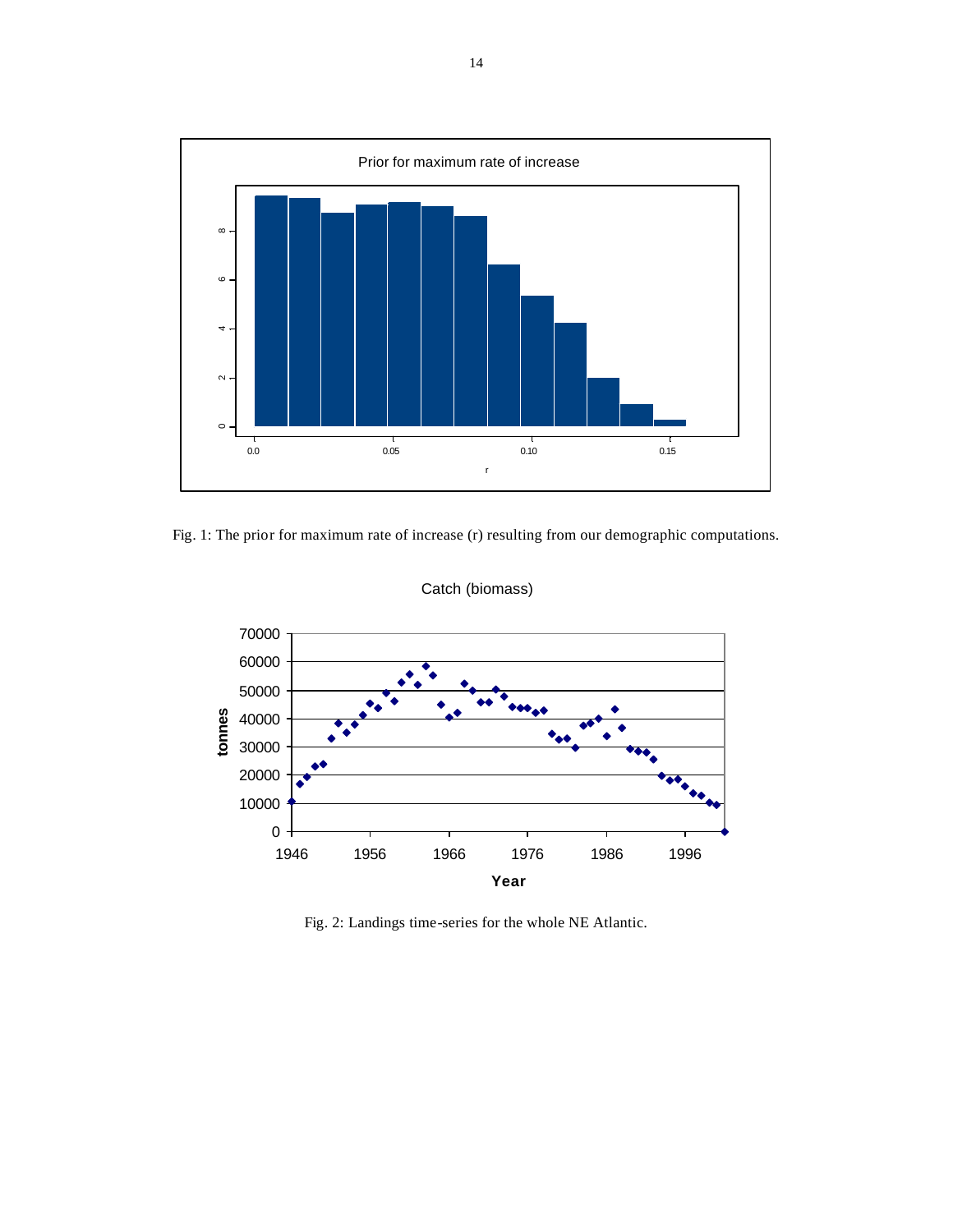

# **Distribution function for MSY**

Fig. 3: The posterior distribution function for MSY for NE Atlantic spurdogs as estimated from our assessment model.



Fig. 4: The posterior density for *r* differs little from the prior, indicating that the data are uninformative about *r*.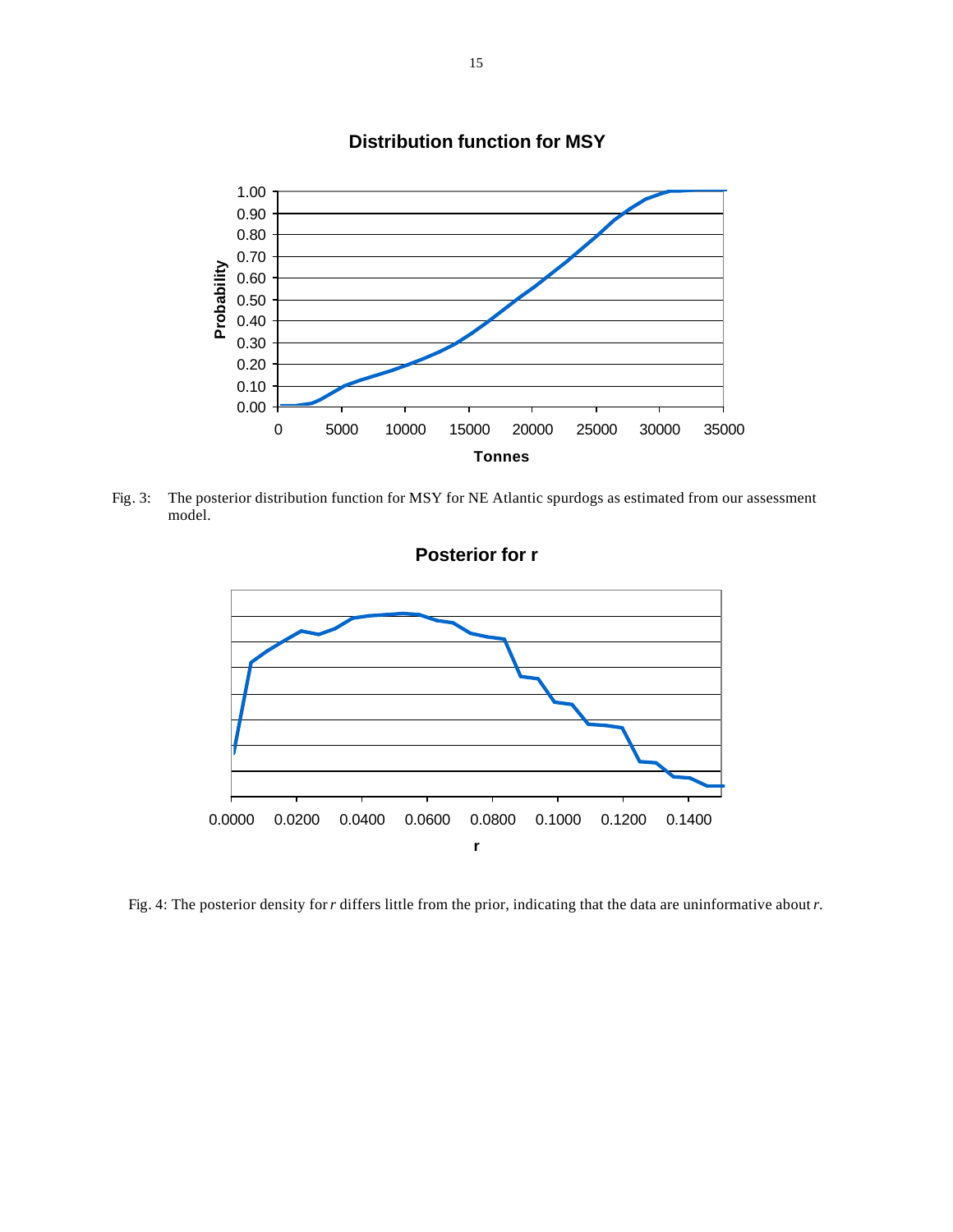

Fig. 5: The posterior density for *K,* in the entire Northeast Atlantic, spans the range from 0.8 to 2.1 million t.



## **Distribution Function for 2002 Biomass**

Fig. 6: The posterior cumulative distribution function for 2002 biomass.